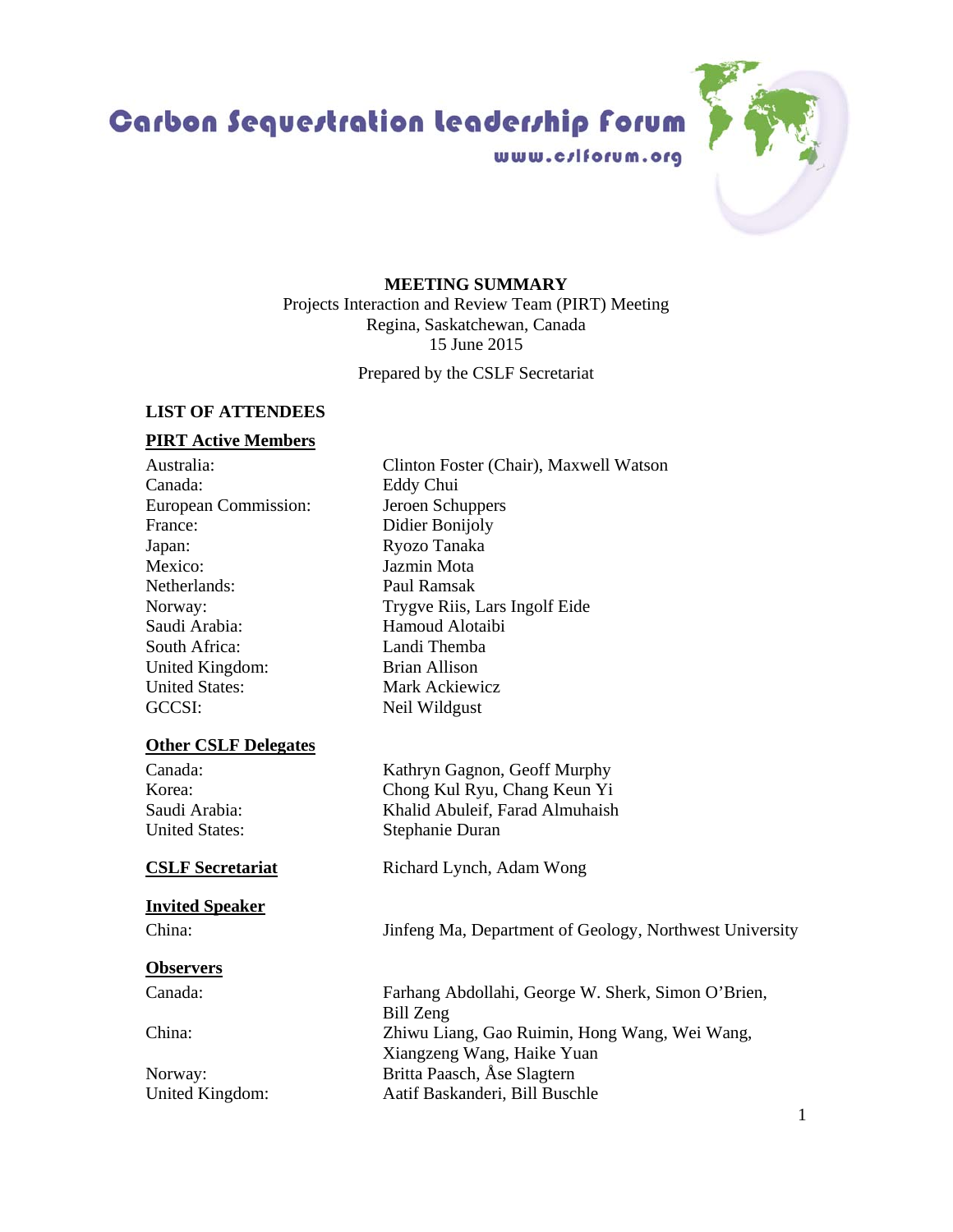# **1. Welcome and Review of PIRT Functions**

PIRT Chairman Clinton Foster welcomed participants to the 23<sup>rd</sup> meeting of the PIRT and briefly reviewed the PIRT's functions. These fall into two categories, one being "Business as Usual" which includes review of projects seeking CSLF recognition, monitoring of projects already recognized, and organizing future CSLF Technology Workshops. A second category of PIRT functions is "CSLF Technology Roadmap (TRM) Activities" which includes monitoring TRM priority actions and summarizing progress for these actions, collaboration with other CCS-related organizations as needed, and preparation of the 2015 TRM Interim Report and the 2017 TRM.

Dr. Foster ended his opening remarks by noting that this was the second meeting under the PIRT's revised Terms of Reference, and briefly summarized the procedures for how the PIRT now examines projects nominated for CSLF recognition:

- Project proposals should be circulated to PIRT Active Members by the CSLF Secretariat.
- No later than ten days prior to PIRT meetings, Active Members are asked to submit a free-text comment, either supporting or identifying issues for discussion, on each project nominated for CSLF recognition.
- At PIRT meetings or via proxy through the PIRT Chair, individual country representatives will be required to comment on projects nominated for CSLF recognition.
- Recommendations of the PIRT should be reached by consensus with one vote per Active Member country only.

## **2. Introduction of Meeting Attendees**

PIRT meeting attendees introduced themselves. In all, thirteen CSLF delegations were represented at the meeting.

## **3. Approval of Meeting Summary from Warsaw PIRT Meeting**

The Meeting Summary from the October 2014 PIRT meeting in Warsaw was approved as final with no changes.

## **4. Report from CSLF Secretariat**

Richard Lynch provided a multi-part report from the Secretariat, which covered the status of CSLF-recognized projects, PIRT consensuses and action items from the October 2015 meeting in Warsaw, and the initial draft of a TRM Interim Report that had been prepared by the Secretariat for the current meeting.

Concerning the portfolio of CSLF-recognized projects, Mr. Lynch stated that as of the beginning of 2015 there were 31 active projects and 12 completed projects, spread out over five continents. Since then there has been notification that the  $CO<sub>2</sub>$  Capture Project Phase 3 has concluded and that the CO<sub>2</sub> GeoNet Project may soon conclude. The status of the Lacq Project in southern France has not been ascertained. For the current meeting, the Jingbian CCS Project has been nominated by China and Australia for CSLF recognition.

Mr. Lynch reported that the lone consensus from the Warsaw meeting was that the PIRT recommended approval by the Technical Group of the Norcem CO2 Capture Project, and that did occur at the next day's Technical Group meeting. There were five action items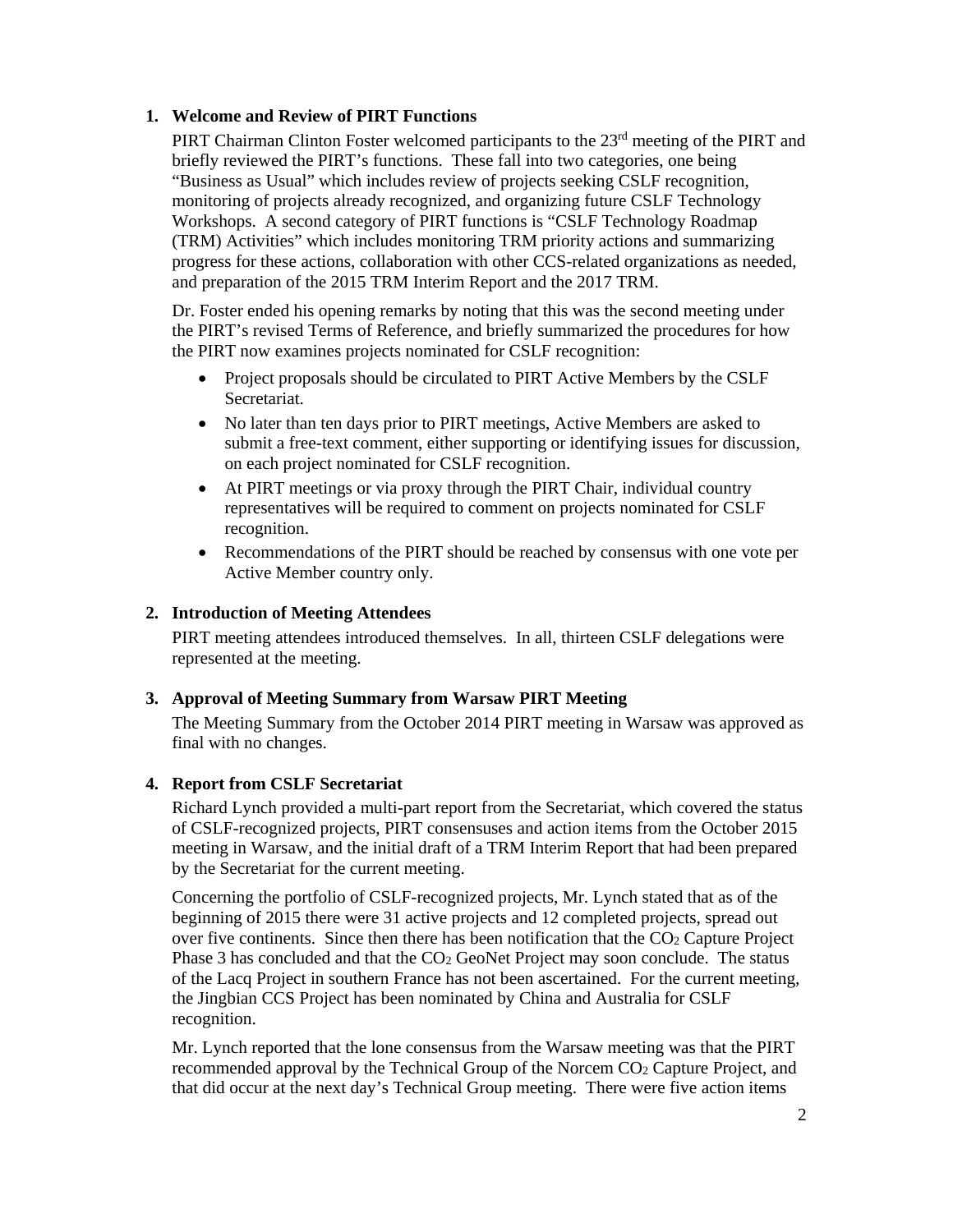from the October 2014 meeting, all of which are now complete. Three of these completed Actions were related to the draft TRM Interim Report.

Concerning the draft TRM Interim Report, Mr. Lynch stated that this document is an outgrowth of the 2013 TRM which had been launched at the 5<sup>th</sup> CSLF Ministerial in 2013. An objective of the 2013 TRM was to answer three key questions:

- What is the current state of CCS technology and deployment, particularly in CSLF member countries?
- Where should CCS be by the year 2020 and beyond?
- What is needed to get to these advanced stages of development and deployment, while also addressing the different circumstances of developed and developing countries?

The 2013 TRM identified ten technology needs areas, and to gauge progress the Secretariat developed a template (which was approved by the PIRT Chair) for gathering information about these ten areas. The template was provided to Technical Group delegates, who then sent it to representatives of organizations within their countries which are working on CCS. Mr. Lynch stated that as of May 2015, a total of 24 completed templates had been returned, representing viewpoint in 12 countries / 4 continents. This information was used to prepare graphical representations of the perceived progress, and PIRT members wrote one-page summaries describing movement for each of the ten areas. The Secretariat wrote an introduction and a conclusions section and assembled these plus the ten technology sections into the draft TRM Interim Report. The intention is for a final version of this report to be a deliverable at the upcoming  $6<sup>th</sup>$  CSLF Ministerial in November.

Mr. Lynch closed his presentation by providing some conclusions and recommendations from the TRM Interim Report:

- Except for a very few niche industrial sector applications, for  $1<sup>st</sup>$  generation technologies, none of the ten technology needs areas perceived as progress being 'fast moving'.
- Progress for developing and demonstrating  $2<sup>nd</sup>$  and  $3<sup>rd</sup>$  generation technologies were perceived as proceeding at an even slower rate.
- Economic, policy, and technology barriers are inhibiting achieving the timeframe goals for large-scale demonstration of CCS technologies.
- Concerning economic barriers, governments should urgently consider methods to assist stakeholders to significantly drive down the cost of CCS deployment, since it is the stakeholders who will be making the majority of the financial investments.
- Concerning policy barriers, governments should review institutional regulatory policies to identify how these barriers to CCS deployment may be reduced.
- Concerning technology barriers, stakeholders should increase their mechanisms for sharing best practices, particularly regarding communications, regulation and cost reduction, and pledge to engage in public-private partnerships to encourage the development of additional demonstration projects and facilitate the development of CCS projects internationally.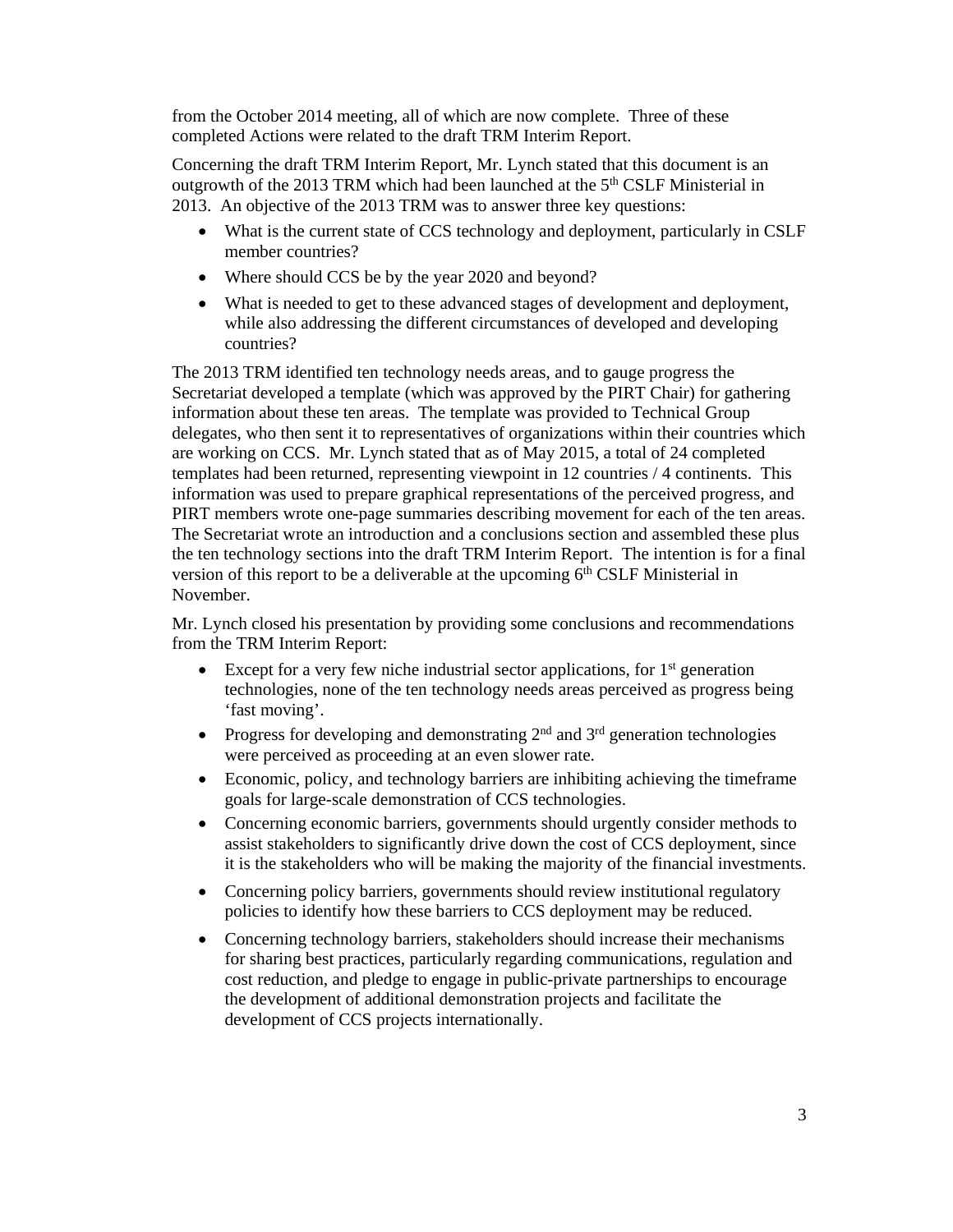### **5. Review of Initial Draft of 2015 TRM Interim Report**

Dr. Foster led an extended discussion that provided some clarity on how to improve the TRM Interim Report. The initial draft was deficient, as Neil Wildgust pointed out, because perceived progress in any of the ten technology needs areas was being inexactly described due to adverse influences by economic and policy barriers. For instance, the TRM Interim Report, taking into account all kinds of barriers, indicates that  $1<sup>st</sup>$  generation technologies to conduct large-scale CO2 storage were perceived as showing only very slow to moderate progress for being developed and implemented. However, from a purely a technical viewpoint, actually there are no significant technology barriers in this area. Didier Bonijoly further emphasized this deficiency with a presentation concerning technical progress in non-EOR utilization of  $CO<sub>2</sub>$  that was much more optimistic than the TRM Interim Report.

Given that the Technical Group as a whole would be taking up this topic during their next day's meeting, there was general agreement that no immediate action from the PIRT was needed for addressing the problems with the TRM Interim Report. A remedial plan would instead be put in place by the Technical Group. However, PIRT delegates were still requested to provide any comments and suggestions that would lead to a better document.

## **6. Review and Approval of Project Proposed for CSLF-Recognition: Jingbian CCS Project**

Jinfeng Ma, representing Northwest University of China, gave a presentation about the Jingbian project. This integrated large-scale pilot project, located at a coal-to-chemicals company in the Ordos Basin of China's Shaanxi Province, is capturing CO<sub>2</sub> from a coal gasification plant via a commercial chilled methanol process, transporting the  $CO<sub>2</sub>$  by tanker truck to a nearby oil field, and utilizing the  $CO<sub>2</sub>$  for EOR. The overall objective is to demonstrate the viability of a commercial EOR project in China. The project includes capture and injection of up to about 50,000 tonnes per year of CO2. There will also be a comprehensive measurement, monitoring and verification (MMV) regime for both surface and subsurface monitoring of the injected CO<sub>2</sub>. This project is intended to be a model for efficient exploitation of Shaanxi Province's coal and oil resources, as it is estimated that more than 60% of stationary source  $CO<sub>2</sub>$  emissions in the province could be utilized for EOR.

Outcome: After a comprehensive discussion, there was unanimous consensus by the PIRT to recommend approval of the Jingbian CCS Project by the Technical Group.

## **7. Future PIRT Activities concerning the TRM**

Dr. Foster led a discussion on the future of the TRM, specifically concerning what the future revisions of TRM should look like and who will be the intended audience. Dr. Foster opined that the principal stakeholder is government, and given that it may be worth considering a different format for future TRM revisions. Khalid Abuleif and Lars Ingolf Eide both stated that progress of commercialization for CCS technologies has been and should remain the key focus of the TRM, with Mr. Eide further adding that future TRM versions should perhaps focus on barriers to implementation, not the readiness of the technologies themselves.

Concerning what a future TRM should look like, Jeroen Schuppers suggested that if the principal stakeholder is indeed government then a status report rather than a TRM would